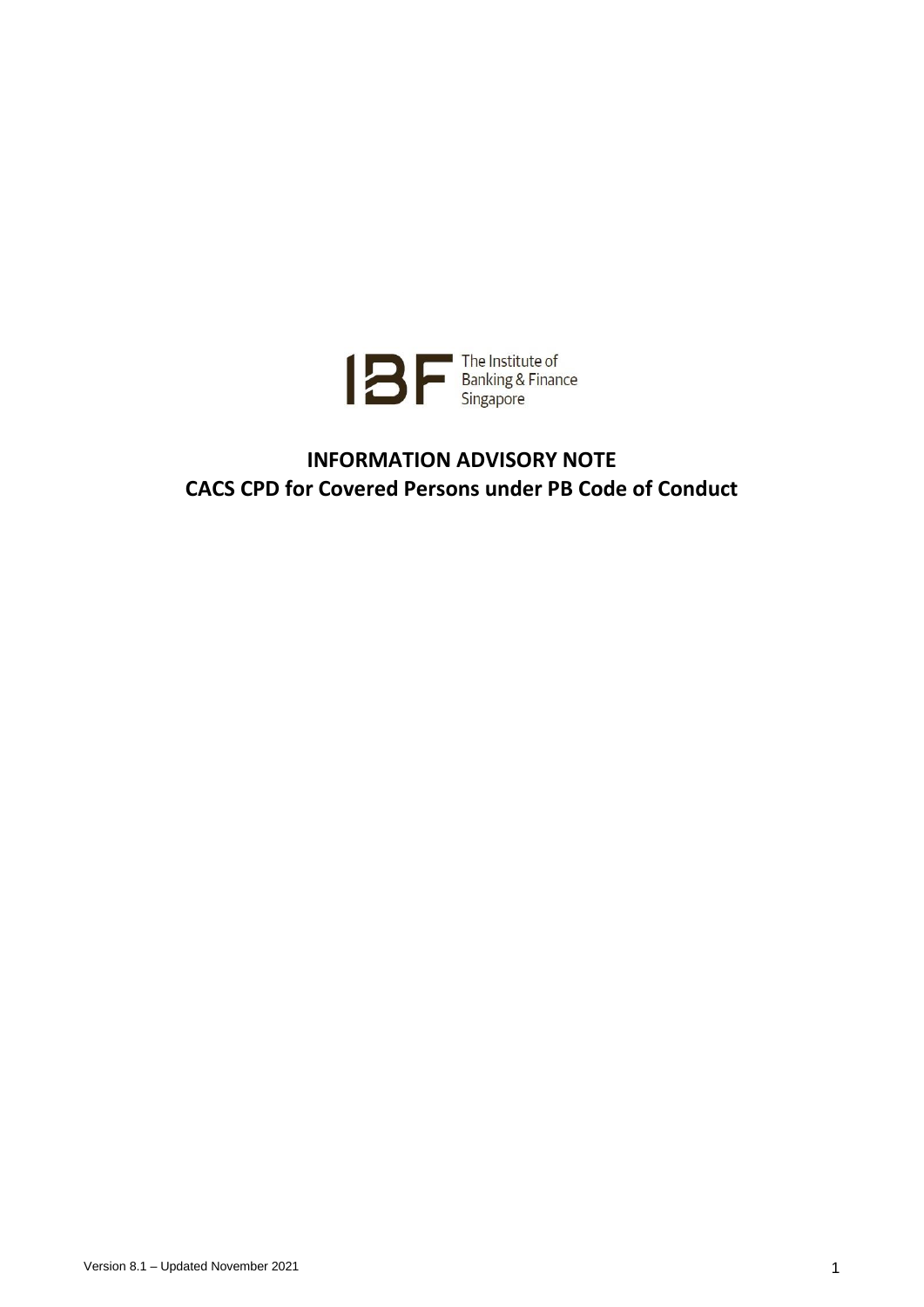

## **INFORMATION ADVISORY NOTE CACS CPD for Covered Persons under PB Code of Conduct**

## **1. OVERVIEW**

1.1 Under the Private Banking Code of Conduct ("PB Code"), Covered Persons are expected to fulfil annual Continuing Professional Development ("CPD") requirements after passing the Client Advisor Competency Standards ("CACS") Assessment. The CACS CPD requirements are designed to ensure that Covered Entities<sup>1</sup> and their Covered Persons<sup>2</sup> providing financial/wealth advisory services to accredited investors ("AIs") conduct their business activities with integrity and professionalism and that Covered Persons possess a requisite level of knowledge and skills.

## **2. CACS CPD REQUIREMENT**

- 2.1 As part of the annual CACS CPD requirement, Covered Persons are expected to achieve a minimum of 15 CACS CPD hours, of which a minimum of 8 hours should be in training that is accredited under the IBF Standards Training Scheme<sup>3</sup> ("IBF-STS") in Private Banking and Wealth Management segment, Future-Enabled Skills or Critical Core Skills (previously known as Generic Skills and Competencies) and a minimum of 4 hours should be in training related to Rules & Regulations, Compliance or Ethics.
- 2.2 Covered Persons who are newly appointed as Relationship Managers<sup>4</sup> or who have less than 3 years of experience as Relationship Managers as at 31 Dec 2018 are required to complete a minimum of 15 hours of their annual CACS CPD in training that is accredited under the IBF-STS (Private Banking and Wealth Management) and be IBF Certified in Private Banking within 3 years<sup>5</sup>.
- 2.3 New Covered Persons or individuals who have worked for 6 or less working months in any calendar year may qualify for a prorated CACS CPD obligation for that year based on the table below. Any unfulfilled CPD hours for that year may be carried forward and completed in the next calendar year.

<sup>&</sup>lt;sup>1</sup> A "Covered Entity" refers to any financial institution or a division thereof which is regulated by the Monetary Authority of Singapore (MAS), where the financial institution or division provides services to accredited investors.

<sup>&</sup>lt;sup>2</sup> A "Covered Person" refers to an individual who is (i) in a client-facing role and (ii) provides financial/ wealth advisory service(s) to accredited investors on behalf of a Covered Entity.

<sup>&</sup>lt;sup>3</sup> With effect from 1 January 2019

 $^4$ This includes individuals who transit from other roles (e.g. Assistant RMs, Investment/ Product Specialist or Priority Banking RM) to a Relationship Manager role.

<sup>5</sup> For the avoidance of doubt, a Relationship Manager that is newly appointed in 2019 would need to be IBF Certified in Private Banking before 31 Dec 2022. An existing Relationship Manager with less than 3 years of experience as at 31 Dec 2018 would need to IBF Certified in Private Banking before 31 Dec 2021.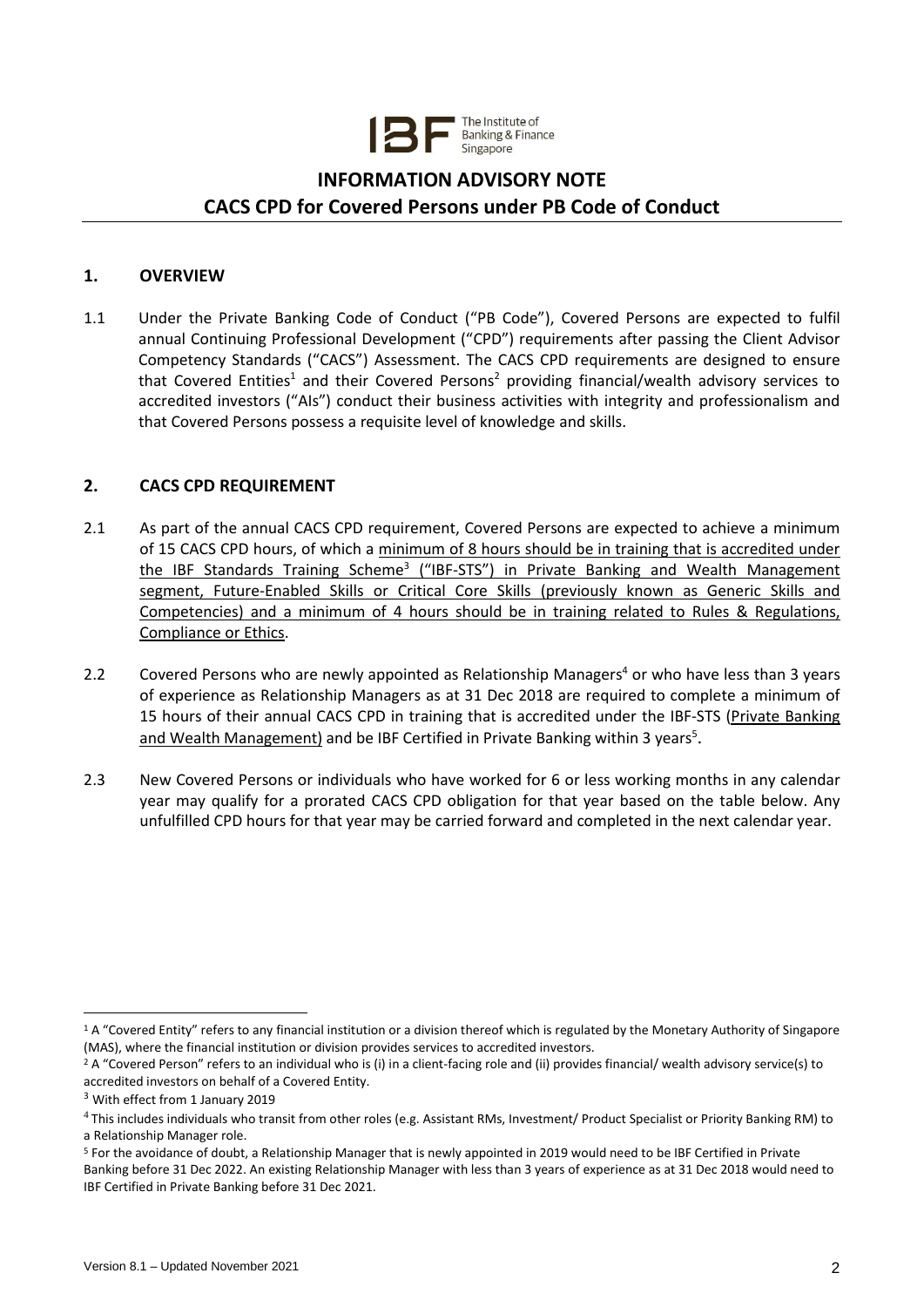|                       | <b>CACS CPD obligation under the PB code</b> |                                         |                                                                    |  |  |
|-----------------------|----------------------------------------------|-----------------------------------------|--------------------------------------------------------------------|--|--|
| No. of working months |                                              | <b>Requirement for IBF-STS Training</b> |                                                                    |  |  |
| in calendar year      | <b>Total CPD</b><br>(Core CPD)               | RMs with <3 years'<br>experience        | CPs with >= 3 years'<br>experience (includes all<br>reported ARMs) |  |  |
| 12 months             |                                              | 15 hours                                |                                                                    |  |  |
| 11 months             |                                              |                                         | 8 hours                                                            |  |  |
| 10 months             | 15 hours                                     |                                         |                                                                    |  |  |
| 9 months              | (4 hours)                                    |                                         |                                                                    |  |  |
| 8 months              |                                              |                                         |                                                                    |  |  |
| 7 months              |                                              |                                         |                                                                    |  |  |
| 6 months              |                                              |                                         |                                                                    |  |  |
| 5 months              |                                              |                                         |                                                                    |  |  |
| 4 months              | 8 hours                                      | 8 hours                                 | Not Required                                                       |  |  |
| 3 months              | (4hours)                                     |                                         |                                                                    |  |  |
| 2 months              |                                              |                                         |                                                                    |  |  |
| 1 month               |                                              |                                         |                                                                    |  |  |

## **3. ELIGIBLE CACS CPD ACTIVITIES**

3.1 CACS CPD activities should generally meet the following criteria:

| Relevant      | Required to carry out current role effectively and/or expand current skill set                          |
|---------------|---------------------------------------------------------------------------------------------------------|
| Certifiable   | Conducted by trained individuals or professionals knowledgeable of subject<br>matter                    |
| Measurable    | Meet stipulated learning outcomes and specified number of hours                                         |
| Verifiable    | System in place to track attendance and provide attendance certification<br>upon completion of activity |
| Time<br>Bound | Completed within the relevant calendar year                                                             |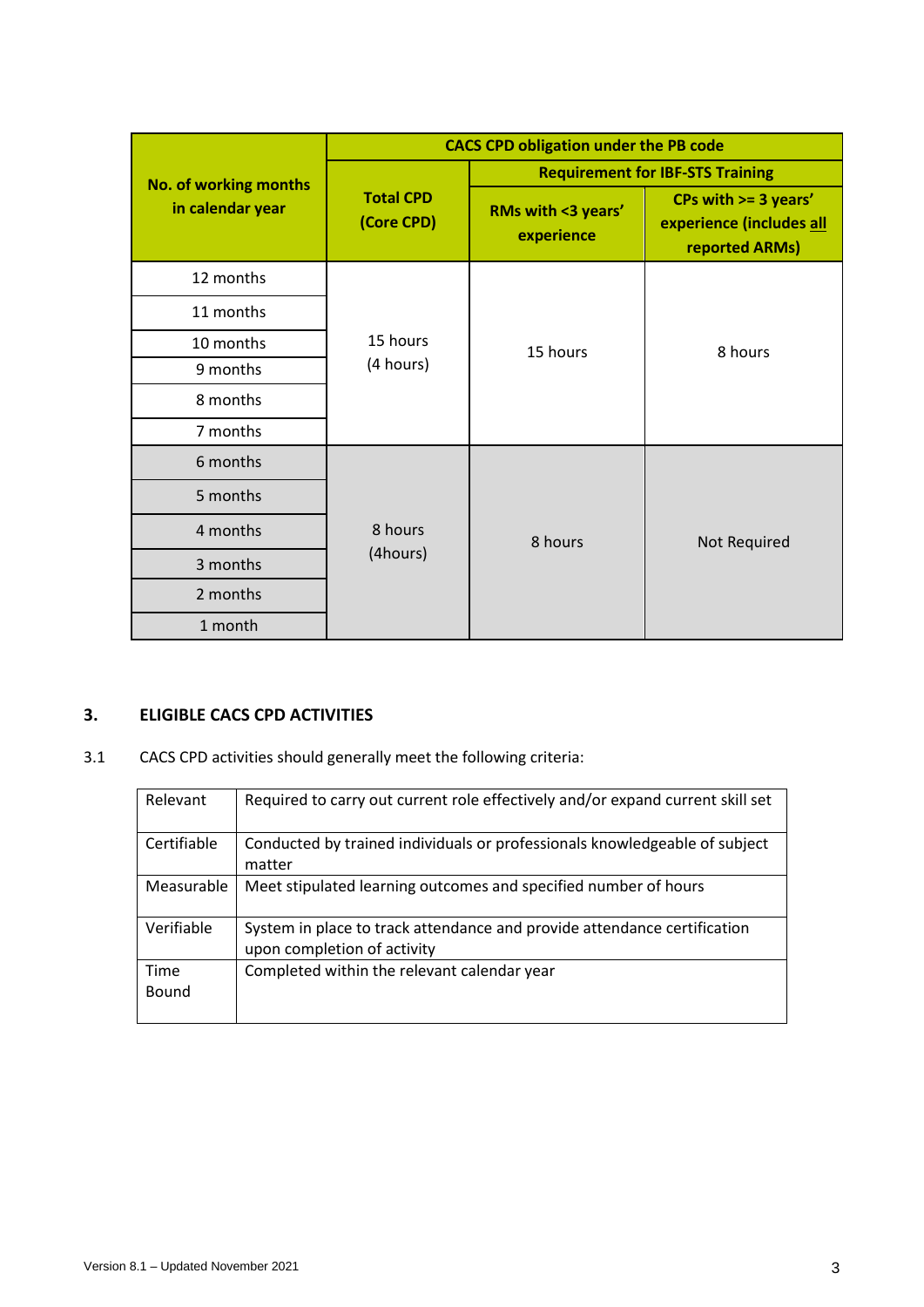3.2 In view of the different CACS CPD needs of Covered Persons of varied seniority and industry experience, the CACS CPD requirements can be met through the following types of CPD activities:



- 3.3 With respect to the Training & Education category, all programmes recognised<sup>6</sup> under the IBF-STS or Financial Training Scheme ("FTS") are eligible for CACS CPD.
- 3.4 The Covered Entity's Designated Representatives are required to determine the eligibility of CPD activities based on the CACS CPD guidelines. The CPD hours granted should be based on duration recommended by the training / content developer or other reference points and should be awarded in  $\frac{1}{2}$  hour blocks. Designated Representatives may consult with IBF if they are unsure about the eligibility of any activities.

<sup>&</sup>lt;sup>6</sup> To find out more about IBF-STS or FTS, please visit [www.ibf.org.sg.](http://www.ibf.org.sg/)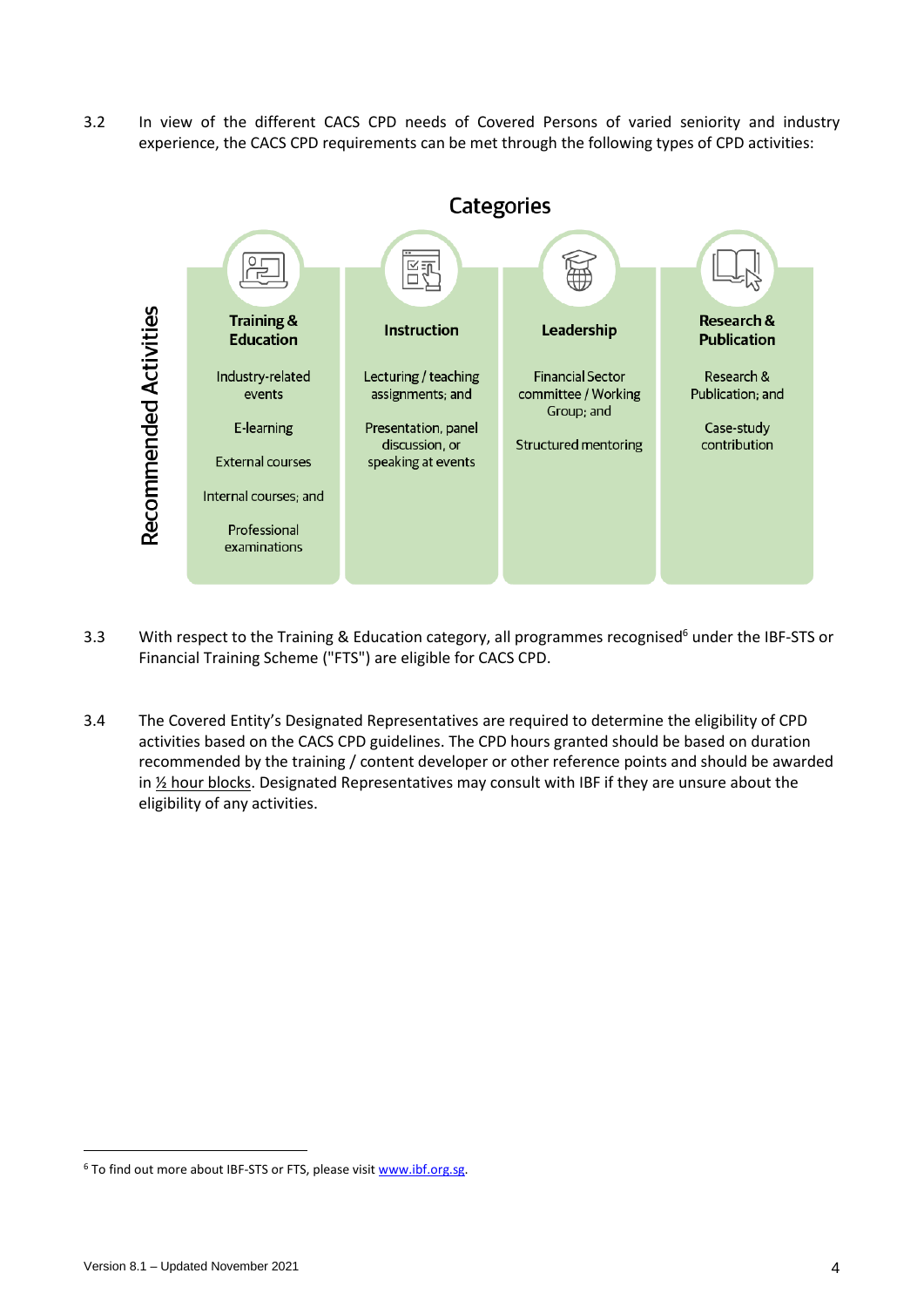3.3 The table below sets out examples of activities that would be (and would not be) eligible for CACS CPD recognition. Please note that this list is not exhaustive.

| Table 4: Eligibility of Activities for CACS CPD Recognition |                                                                                                                                                                                                                                                                                                                  |                                                                                                                                                                                                                                                                                |  |  |  |
|-------------------------------------------------------------|------------------------------------------------------------------------------------------------------------------------------------------------------------------------------------------------------------------------------------------------------------------------------------------------------------------|--------------------------------------------------------------------------------------------------------------------------------------------------------------------------------------------------------------------------------------------------------------------------------|--|--|--|
| <b>CACS CPD</b><br><b>Activities</b>                        | $\mathbf{\overline{X}}$<br>Examples of activities NOT eligible for CACS CPD<br>recognition                                                                                                                                                                                                                       | $\Delta$<br><b>Examples of activities eligible for CACS CPD recognition</b>                                                                                                                                                                                                    |  |  |  |
| Industry-related<br><b>Event</b>                            | X Networking events, trade fairs and investor presentations                                                                                                                                                                                                                                                      | ✔ Conventions, conferences, seminars and webinars with financial<br>sector related content                                                                                                                                                                                     |  |  |  |
| <b>E-learning</b>                                           | $\checkmark$ Any form of e-learning with verifiable assessment and meets the<br>X E-learning programme that is less than 30 mins<br>minimum duration of 30 mins. This includes PC-based online<br>X E-learning with no assessment component<br>interactive learning as well as mobile learning apps <sup>7</sup> |                                                                                                                                                                                                                                                                                |  |  |  |
| <b>External Courses</b>                                     | X Preparatory programmes leading to regulatory- required<br>examinations (eg. CMFAS preparatory course or online<br>examination tips)                                                                                                                                                                            | Preparatory courses leading to professional qualification /<br>certification examinations (eg. CFA preparatory course conducted in<br>a structured setting with the issue of supporting documents)<br>$\checkmark$ Finance related undergraduate / MBA programs (upon passing) |  |  |  |
|                                                             | X Product/ systems-specific programmes (eg. vendor A's<br>systems training or fund house's briefing on a new fund)                                                                                                                                                                                               | ✔ Product / technical training with no marketing content (eg.<br>"Introduction to structured warrants and the risks involved")                                                                                                                                                 |  |  |  |
|                                                             | X Generic language programmes (eg. "Introduction to<br>Mandarin")                                                                                                                                                                                                                                                | Language programmes targeted for financial-sector professionals<br>and is relevant to the Covered Person's role (e.g. "Business Finance<br>in Mandarin"). The same language programme can only be<br>recognised once for CACS CPD.                                             |  |  |  |
|                                                             | X Generic soft skills/ personal development programmes (e.g.<br>presentation skills)                                                                                                                                                                                                                             | ✔ Structured Leadership Programmes<br>$\checkmark$ Soft skills programmes customized for financial sector professionals                                                                                                                                                        |  |  |  |
| <b>Internal Courses</b>                                     | X Regular in-house market briefings on investment outlook/<br>economic updates or analyst briefing on "house views"                                                                                                                                                                                              | ✔ Annual/ bi-annual conference covering market or industry analysis                                                                                                                                                                                                            |  |  |  |

<sup>7</sup> Please note that 30 mins CACS CPD hours will be awarded for completion of each bundle of 10 modules on Learn@IBF (IBF's mobile learning app).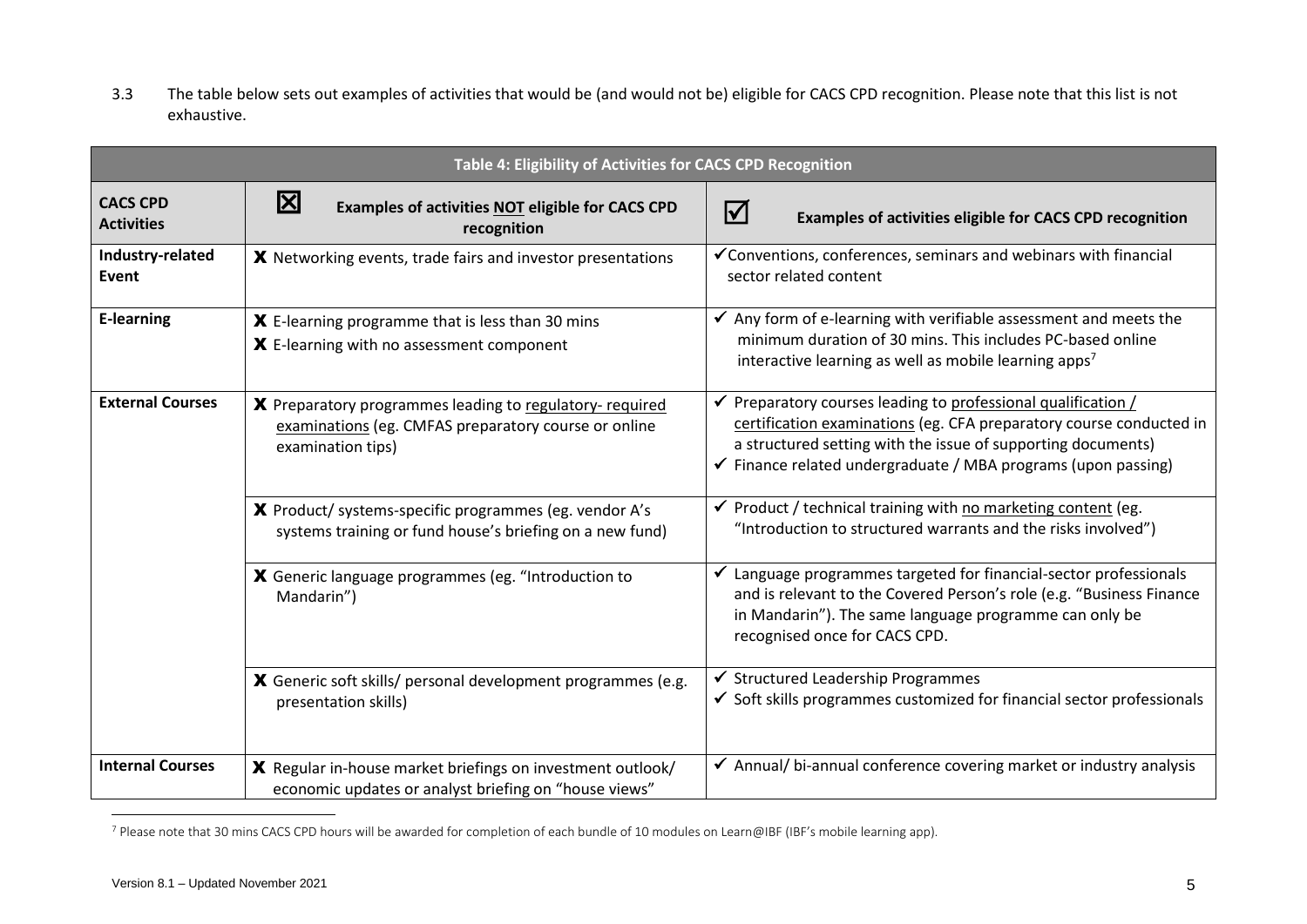|                                                                          | X Training on bank-specific product, in-house systems/<br>processes (eg. training on the use of Bank A's new system)                  | $\checkmark$ Programmes providing generic product or systems training with<br>finance-related technical component                                                                                                                                                                                                         |
|--------------------------------------------------------------------------|---------------------------------------------------------------------------------------------------------------------------------------|---------------------------------------------------------------------------------------------------------------------------------------------------------------------------------------------------------------------------------------------------------------------------------------------------------------------------|
|                                                                          | X Orientation/ induction programmes                                                                                                   | Clearly demarcated segment of the orientation programme that<br>covers technical content on laws & regulations/ product<br>knowledge/ functional competencies. The knowledge/ skills<br>acquired have to be transferable within the industry. Only hours<br>that cover transferrable knowledge can be counted towards CPD |
|                                                                          | X Generic soft skills/ personal development programmes (e.g.<br>presentation skills)                                                  | ✔ Structured Leadership Programmes                                                                                                                                                                                                                                                                                        |
| Professional<br><b>Examinations</b>                                      | X Self-study time leading to professional qualification                                                                               | $\checkmark$ Duration of examinations leading to a professional qualification /<br>certification (excluding regulatory/ industry examinations) with a<br>pass grade can be counted in the year of passing                                                                                                                 |
| Lecturing/<br><b>Teaching</b><br><b>Assignments</b>                      | X On-the-job sales coaching                                                                                                           | Supervisors involved as assessors or trainers in a structured training<br>programme, where hours are independently verifiable                                                                                                                                                                                             |
| Presentation,<br><b>Panel Discussion or</b><br><b>Speaking at Events</b> | X Speaking to students to promote the bank or to drive<br>recruitment                                                                 | Speaking to students to share an overview of the Private Banking<br>industry                                                                                                                                                                                                                                              |
| <b>Financial Sector</b><br>Committee /<br><b>Working Group</b>           | X Company meetings                                                                                                                    | $\checkmark$ Financial sector related industry committee of professional bodies,<br>industry associations, IBF or MAS                                                                                                                                                                                                     |
| <b>Structured</b><br>mentoring<br>programme                              | X On-the-job coaching                                                                                                                 | ✔ Structured mentoring programme offered by professional<br>associations or as part of in-house leadership programme                                                                                                                                                                                                      |
| <b>Research &amp;</b><br><b>Publication</b>                              | X Internal research reports (e.g. reports/ research prepared<br>for internal briefings or for dissemination to clients/<br>investors) | ✔ Articles/ reports published or disseminated to the public                                                                                                                                                                                                                                                               |
|                                                                          | X Contribution of individual viewpoints or quotes to the media<br>(e.g. newspaper, TV or radio interviews)                            | ✔ Contribution of researched material to the media                                                                                                                                                                                                                                                                        |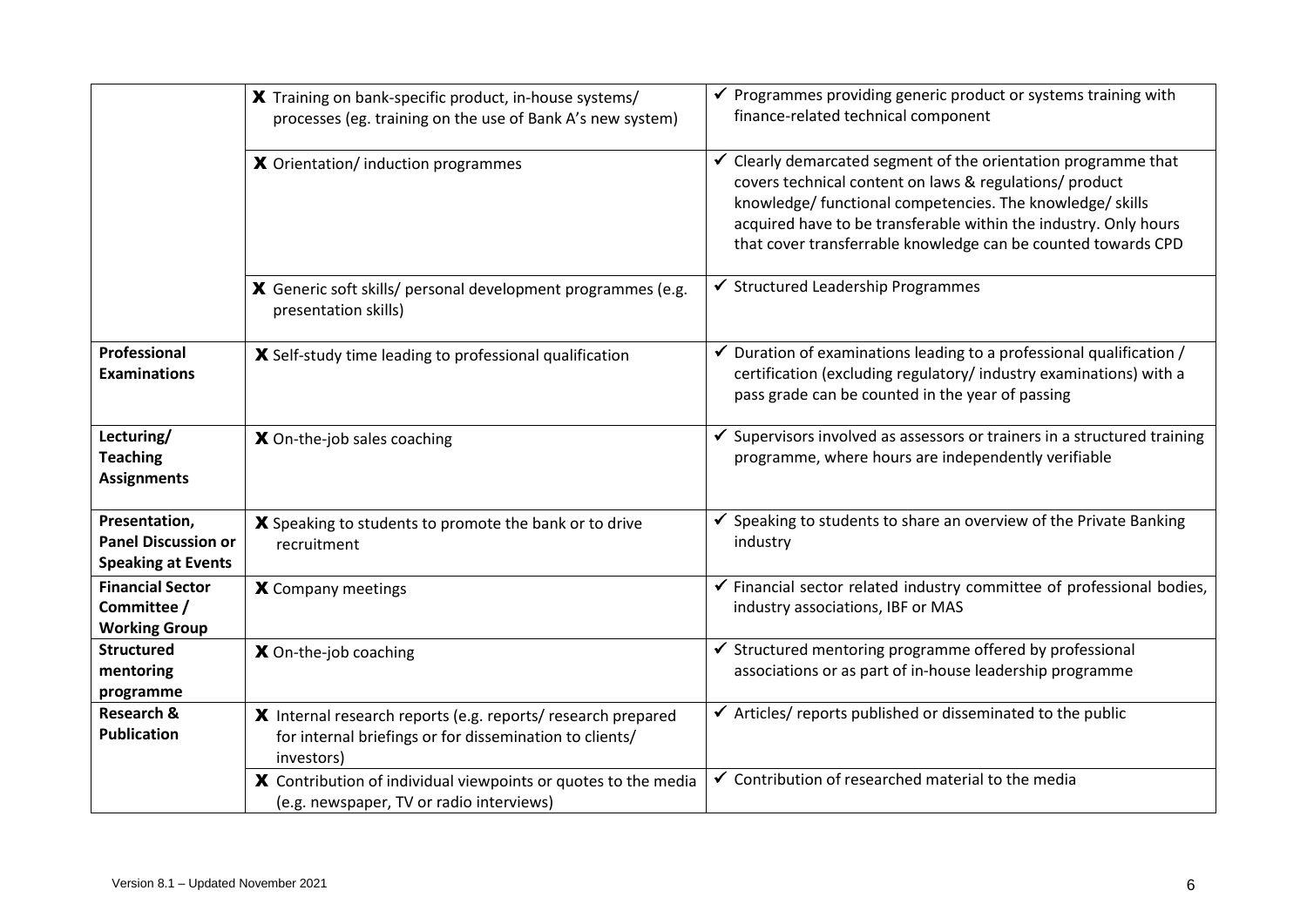## **4. REPORTING OF CACS CPD HOURS**

- 4.1 Both Covered Entities and Covered Persons are expected to maintain appropriate records (e.g. certificate of attendance/ completion, appointment letter or copy of published article etc.) of how the expected CACS CPD hours are met. This should include:
	- (a) Name of the course attended;
	- (b) Date of the course;
	- (c) Type of Activity; and
	- (d) Number of hours attended.
- 4.2 The Covered Entity's Designated Representatives are expected to collate and report the CACS CPD fulfilment of their Covered Persons for the calendar year by 31 January in the following year. In the event that a Covered Person leaves the Covered Entity during the year, the Covered Entity is required to issue a confirmation letter detailing the Covered Person's CPD records (including any extra hours brought forward from the previous year). IBF reserves the right to perform audits on Covered Entities and Covered Persons to ensure that CACS CPD requirements are met.
- 4.3 As the CACS Administrator, IBF may submit reports to the authorities or industry committees (e.g. Monetary Authority of Singapore and Private Banking Industry Group Executive Committee) from time to time. Personal data relating to individuals that is submitted to IBF for the purposes of CACS CPD reporting will not be disclosed to other parties without the Covered Person's prior consent.

#### **5. FOLLOW UP FOR NON-COMPLIANCE**

5.1 A Covered Person who does not fulfil his CACS CPD requirement will be required to make up the shortfall of CACS CPD hours and fulfil an additional 3 CPD hours, in addition to the following calendar year's requirement.

The additional 3 CPD hours would not apply to Covered Persons who qualify for a prorated CPD obligation.



*Illustration for Non-Compliance of CACS CPD requirement*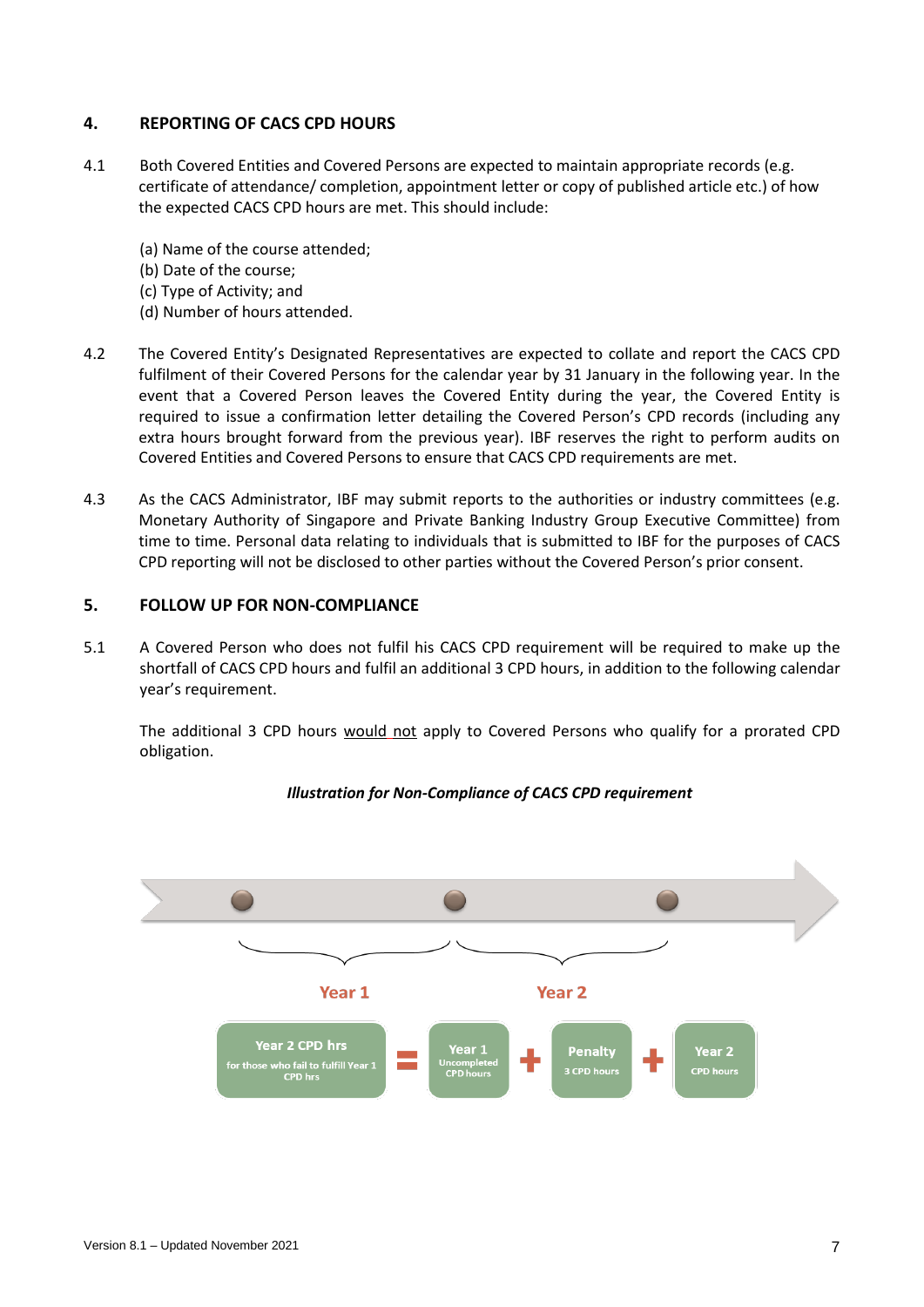- 5.2 A Covered Person who does not fulfil his CACS CPD requirement for 2 consecutive years will be required to re-take and pass the CACS Assessment. According to the PB Code, the Covered Person should not be allowed to service clients till he has re-taken and passed the CACS Assessment.
- 5.3 Covered Entities are encouraged to review the outstanding CACS CPD requirements of new Covered Persons hired, including any uncompleted and penalty hours that may be brought over from the previous year.

## **6. GOVERNANCE STRUCTURE FOR CACS CPD IN THE PRIVATE BANKING INDUSTRY**



## 6.1 **PRIVATE BANKING INDUSTRY GROUP ("PBIG")**

6.1.1 The PBIG is an industry body that reviews and undertakes initiatives to develop and foster the sustainable growth of the Singapore Private Banking Industry.

The terms of reference of the PBIG include:

- To serve as the custodian of the Private Banking Industry Code of Conduct ("PB Code");
- To enhance the stature, reputation and growth of the Singapore Private Banking Industry; and
- To serve as a channel of communication amongst industry players and with the Monetary Authority of Singapore ("MAS").

#### 6.2 **IBF PRIVATE BANKING AND FAMILY OFFICE WORKGROUP ("IBF PBFO WG")**

- 6.2.1 The IBF Private Banking and Family Office Workgroup oversees the implementation of CACS CPD and advises IBF on initiatives to develop competencies for the private banking and family office segments.
- 6.2.2 The terms of reference of the IBF PBFO WG include:

#### Skills Framework for Financial Services- Private Banking & Wealth Management

• To provide guidance on competencies required for Private Banking and Family Office segments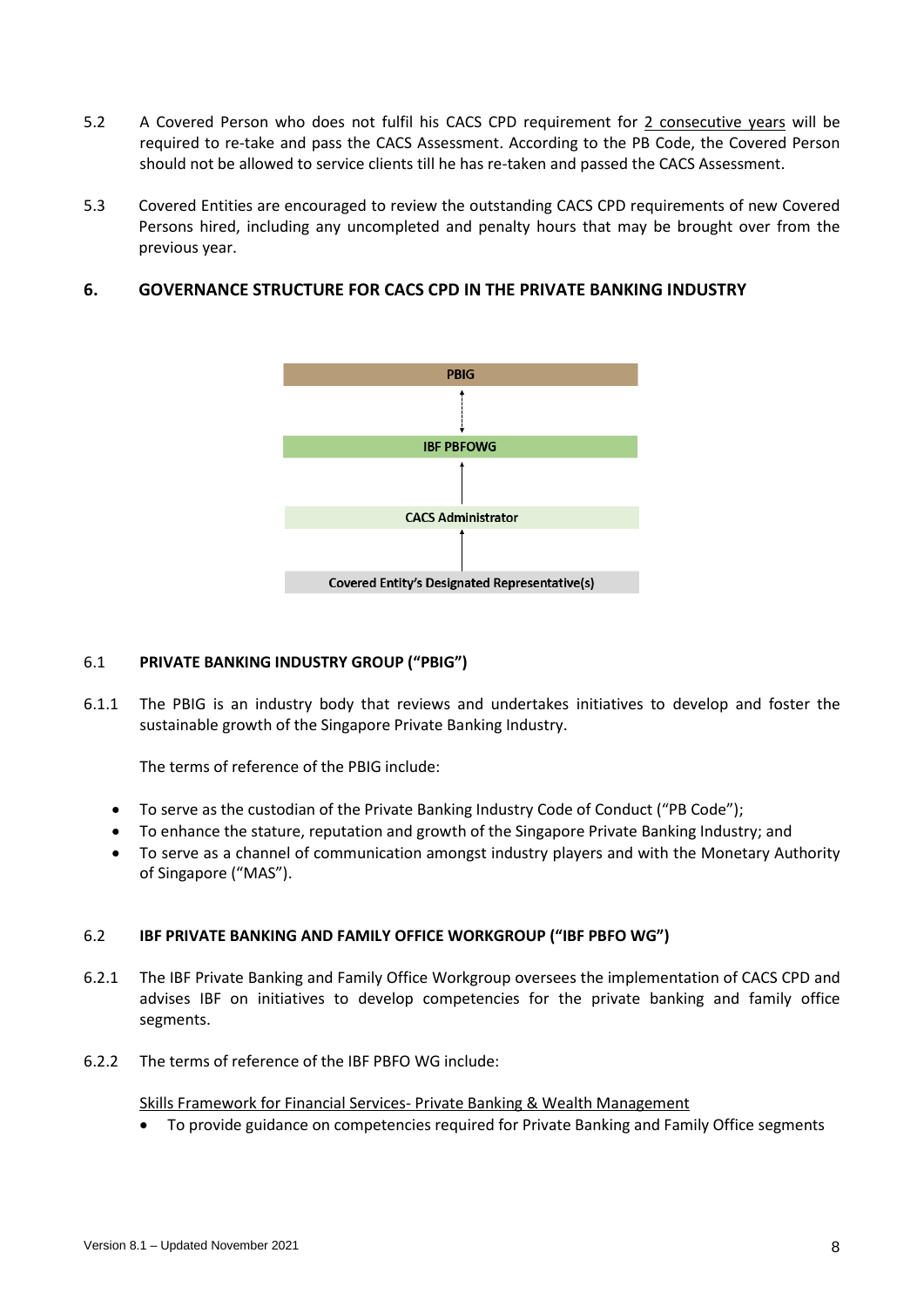CACS Assessment

• To provide guidance on the content and coverage of the CACS assessment so that it remains relevant

CACS Continuous Professional Development (CPD) Framework

- To provide guidance on the implementation of CACS CPD policies for Covered Persons under the PB Code
- To provide guidance on training focus areas and coverage for CACS CPD

#### 6.3 **CACS ADMINISTRATOR**

6.3.1 The Institute of Banking and Finance ("IBF") has been appointed as the CACS Administrator and serves as secretariat to the IBF PBWG. The CACS Administrator will be the first point of contact in administering the established CACS CPD criteria and handling all CACS CPD queries.

The responsibilities of the CACS Administrator includes:

- To align CACS CPD requirements to Skills Framework for Financial Services- Private Banking where relevant;
- To support IBF PBWG on all CACS CPD matters and queries;
- To provide CACS CPD updates to the IBF PBWG and PBIG;
- To monitor the fulfilment of annual CACS CPD requirements by Covered Persons;
- To conducts annual CACS CPD audits; and
- To update and document revisions to CACS CPD policies

#### 6.4 **COVERED ENTITY'S DESIGNATED REPRESENTATIVE(S)**

6.4.1 The Designated Representative(s) of a Covered Entity should be a member of the management team with functional oversight over Human Resources (HR), Learning & Development (L&D), Compliance or in the managing of Covered Persons.

The responsibilities of the Designated Representative(s) include:

- To assess and endorse CPD activities which have not been recognised under the IBF Standards Training Scheme ("IBF-STS") or Financial Training Scheme ("FTS") to ensure compliance with the CACS CPD guidelines; and
- To oversee and ensure the accurate reporting of CACS CPD fulfilment of Covered Persons of the Covered Entity.

## **7. FREQUENTLY ASKED QUESTIONS (FAQs)**

7.1 We have attached a list of FAQs in Annex A to address common queries relating to the CACS CPD. Please email us at *[cpd@ibf.org.sg](mailto:cacs@ibf.org.sg)* if you need further assistance.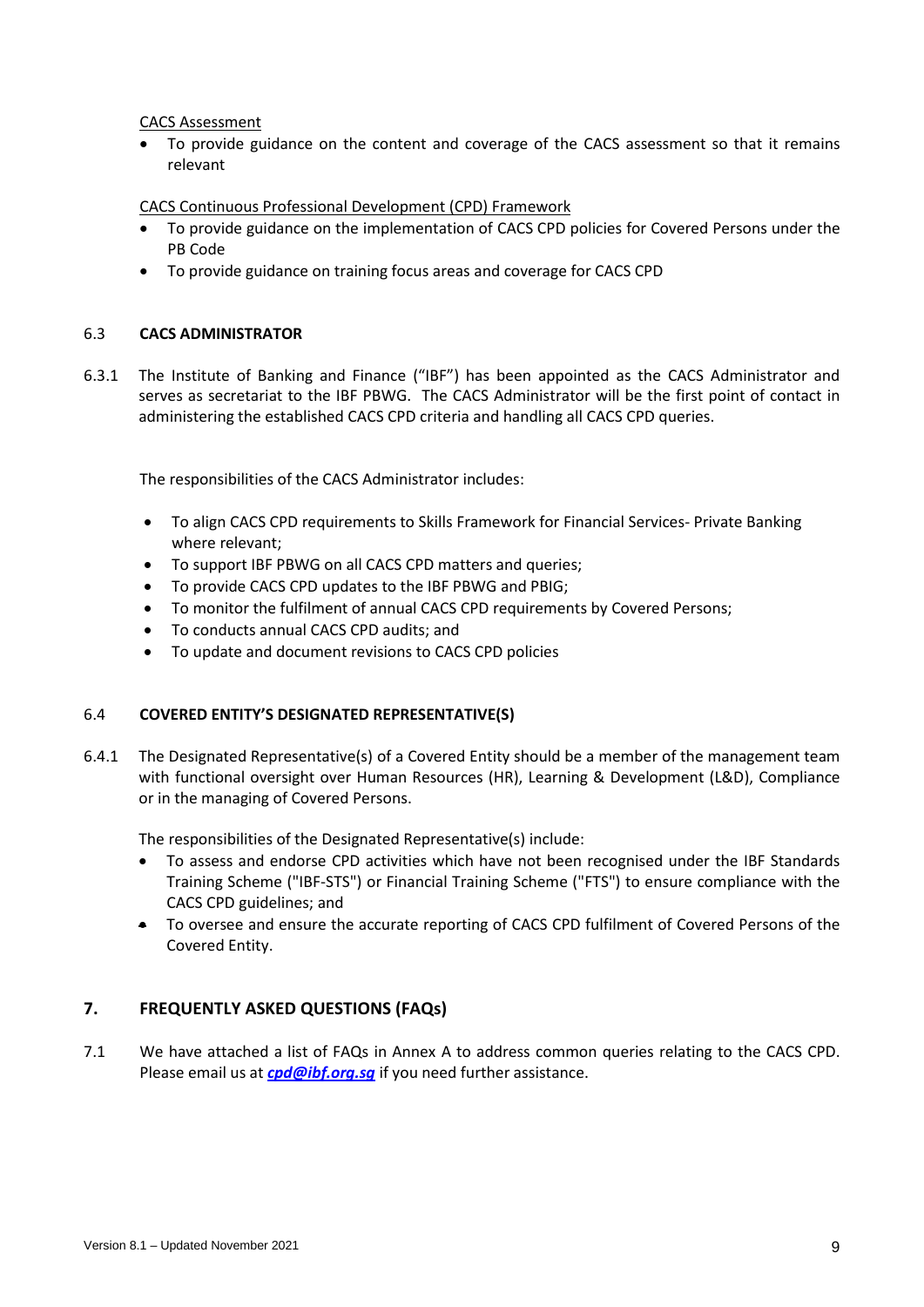## **Frequently Asked Questions (FAQs)**

#### **SECTION (A) – CACS CPD REQUIREMENT**

#### **Q1 Are Non-Covered Persons who took the CACS Assessment required to fulfil CACS CPD?**

A1 Non-Covered Persons who pass the CACS assessment are not required to fulfil CPD obligations. In the event that he becomes a Covered Person within 3 years, he will be required to fulfil pro-rated CPD hours for that calendar year. However, if he fails to become a Covered Person within 3 years, he will have to re-take and pass the CACS assessment even if he had voluntarily fulfilled CPD in the last 3 years.

## **Q2 Will an overseas private banker who is temporarily transferred to Singapore's branch be subjected to the CACS CPD requirement?**

A2 If the private banker is required to take the CACS Assessment, then he will be subject to the CACS CPD requirement as well during the period for which he is working in Singapore.

## **Q3 Can the CACS CPD activities undertaken before the Covered Person passes his CACS Assessment qualify for the CACS CPD obligation under the PB Code?**

A3 Yes, CACS CPD activities undertaken prior to passing CACS can be counted towards meeting his CACS CPD obligation if the CACS CPD activities were undertaken within the same calendar year.

#### **Q4 A Covered Person clocks CPD hours within the interim period of passing his CACS Assessment and his appointment as a Covered Person. Can these CPD hours qualify towards his CACS CPD fulfilment?**

A4 Yes, provided that such CPD-qualified activities are undertaken in the same calendar year as the Covered Person's date of appointment.

#### **Q5 Can a Covered Person carry 'surplus' CACS CPD hours from one year to the next?**

A5 No. 'Surplus' CACS CPD hours cannot be carried to the next year.

#### **Q6 If a Covered Person has been exempted from taking the CACS Assessment (either having undergone NEC or IBF certification), does he still need to fulfil CACS CPD obligation?**

A6 Yes, all Covered Persons are required to fulfil their CACS CPD obligation under the PB Code.

## **Q7 Having passed the CACS Assessment, a Covered Person goes on to complete a relevant IBF Standards Training Scheme (IBF-STS) accredited programme in Private Banking and attain IBF Certification. How will this count towards the fulfilment of CACS CPD requirement?**

A7 A Covered Person who attains IBF Certification in the function of Relationship Management, Client Support or Investment Counsellor will be deemed to have fulfilled his CACS CPD requirements for 2 years – the year in which he completed the programme and the year in which he attained IBF Certification (Note: this may include the year after he attained IBF Certification if the programmecompletion and attainment of certification took place in the same year).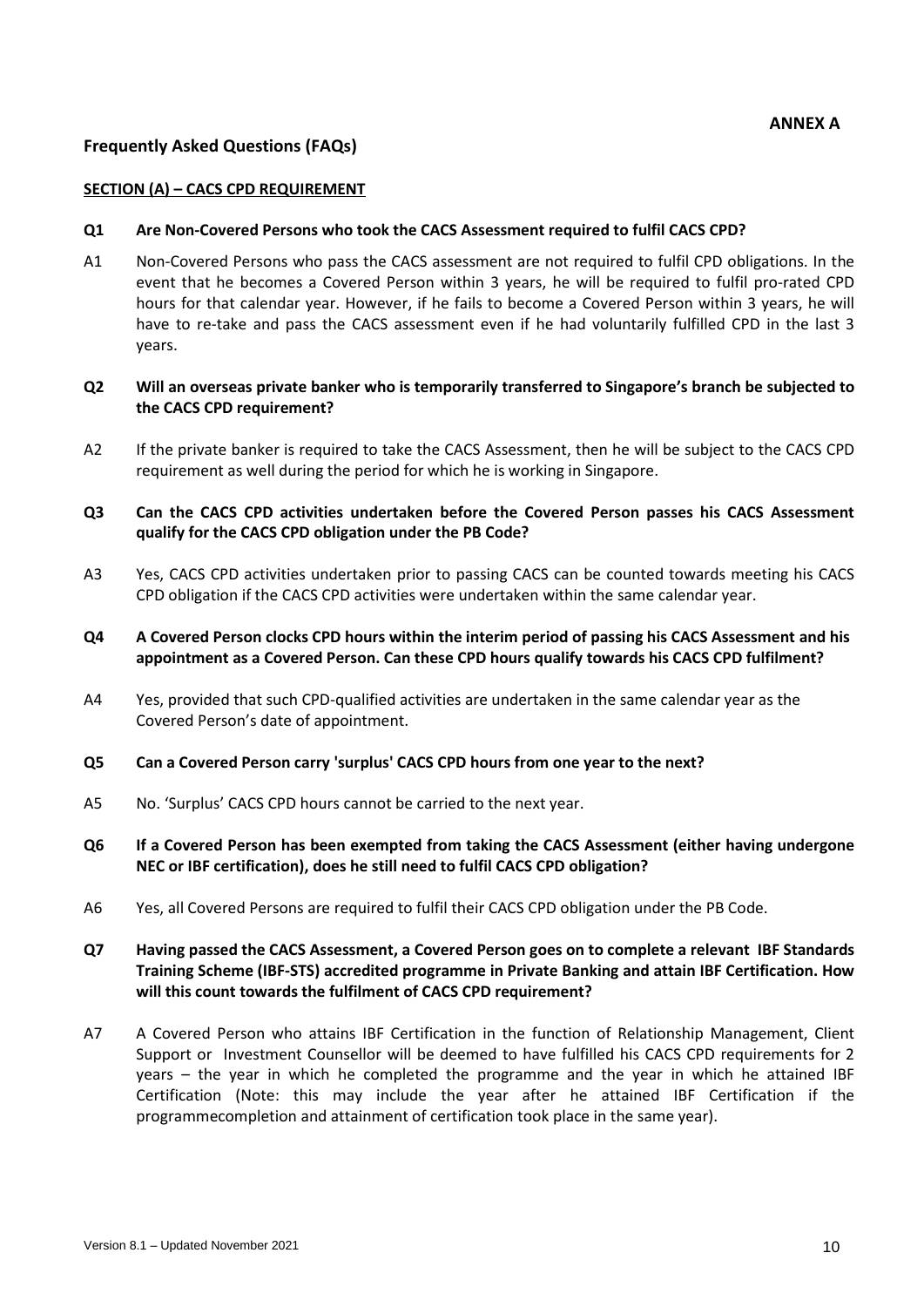## **Q8 When a Covered Person leaves Covered Entity A to join Covered Entity B, and takes a break in between, will his CPD requirement be prorated accordingly?**

A8 Where a Covered Person leaves Covered Entity A to join Covered Entity B, he continues to remain in the role, and his CPD requirement would be calculated by adding his total working months in both Covered Entities A and B, and the duration of the break. In the event that the duration of the break exceeds 3 years, the Covered Person will have to pass the CACS Assessment again.



Examples of Covered Persons who are considered to remain in the role include (i) those who join Covered Entity B after serving garden leave with Covered Entity A, and (ii) those who secure employment with Covered Entity B while still under the employment of Covered Entity A, even if they do not start work immediately after leaving Covered Entity A.

These examples are not exhaustive, and Covered Entity B should assess whether a Covered Person can be considered to have exited the industry, taking into consideration factors such as the period of time that has lapsed since the person has left Covered Entity A, reasons for leaving Covered Entity A, nature of employment/activities undertaken since the person has left Covered Entity A, among others. If a Covered Person is assessed to have remained in the role, the break between Covered Entity A and Covered Entity B should be included in the calculation of CPD hours.

## **Q9 If a Covered Person left the private banking industry but is planning to re-join the industry, what is his CACS CPD obligation?**

A9 A Covered Person is subject to CACS CPD obligations if he works in a Singapore-based Covered Entity. As such, he is not subject to CACS CPD obligations if he exits the industry, but will have to resume his CACS CPD obligation when he re-joins the industry.

In addition, if he is away for more than 3 years, his CACS assessment will be nullified and he will need to re-take the CACS assessment. His CACS CPD obligation will then resume after he passes his CACS assessment.

In the case of Covered Persons who assume a client-facing advisory role overseas, they will not need to re-take the CACS assessment even if they are away for more than 3 years.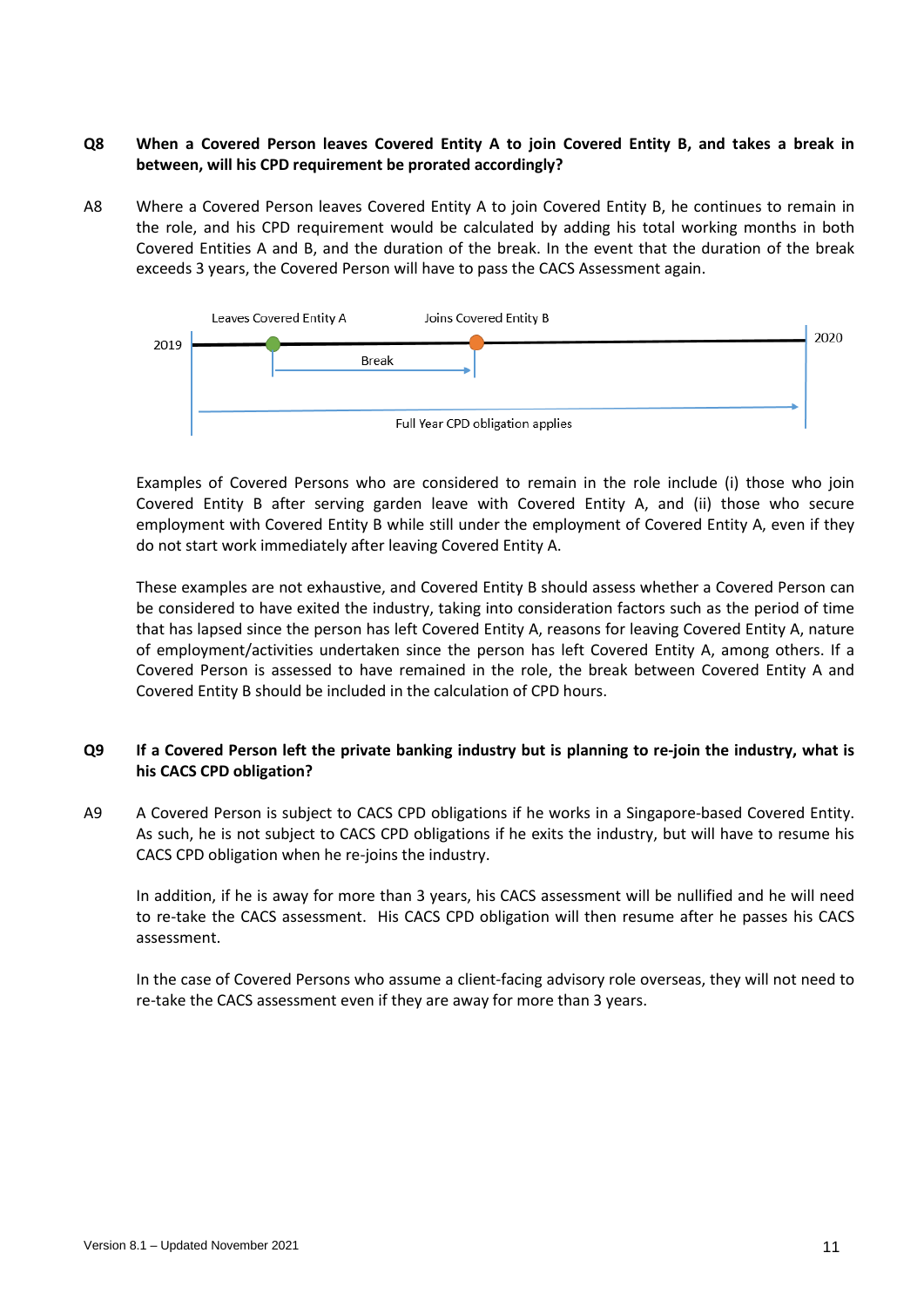#### **Q10 Under what circumstances will a Covered Person's CPD requirements be prorated?**

- A10 In a given year, a Covered Person's CPD requirements may be prorated under the following circumstances:
	- **Maternity leave** for a period of six (6) months or more;
	- **Certified long-term medical leave** for a period of six (6) months or more;
	- **Sabbatical Leave** for a period of six (6) months or more; and
	- **Overseas secondment** for a period of six (6) months or more.

Under such circumstances, CPD hours clocked during this period of absence can still be counted towards fulfilment as long as the individual is considered a Covered Person.

## **Q11 Is there flexibility for Covered Persons who are unable to meet the CPD requirements in 2020 due to the COVID-19 situation?**

A11 While Covered Persons are encouraged to continue training and developing their skills through alternative arrangements (e.g. e-learning) during this period, we recognise that it could still be challenging for some Covered Persons to fulfil CPD requirements within this calendar year.

As such, Covered Persons may complete their CPD hours for this calendar year by the next calendar year (i.e. by end 2021) instead. This means that any outstanding CPD hours carried over to 2021 will have to be fulfilled by the end of 2021 on top of the CPD hours required for 2021.

We encourage Covered Persons to explore virtual or e-learning alternatives which can be counted towards the fulfilment of the CPD requirements. We note that Covered Entities and external training providers have started to increase the range and number of such courses. Covered Persons are encouraged to continue to attend these training sessions to update their skills and knowledge.

The [IBF Programme Finder](https://www.ibf.org.sg/programmes/Pages/ProgrammeFinder.aspx) also provides information on relevant courses.

#### **SECTION (B) – CACS CPD ACTIVITIES**

#### **Q12 How can a Covered Person find out if an activity or program is eligible for CACS CPD?**

- A12 All IBF Standards Training Scheme accredited (IBF-STS) programmes and Financial Training Scheme (FTS) programmes are eligible for CACS CPD. For clarity, the following types of programmes will be eligible for recognition under the 8 hours STS CACS CPD requirement:
	- IBF-STS accredited programmes with Technical Skills and Competencies specifically listed in the following Private Banking skills maps:
		- o Assistant/Junior Relationship Manager
		- o Relationship Manager
		- o Relationship Management Director / Team Lead
		- o Client Support Service Officer
		- o Client Support Service Manager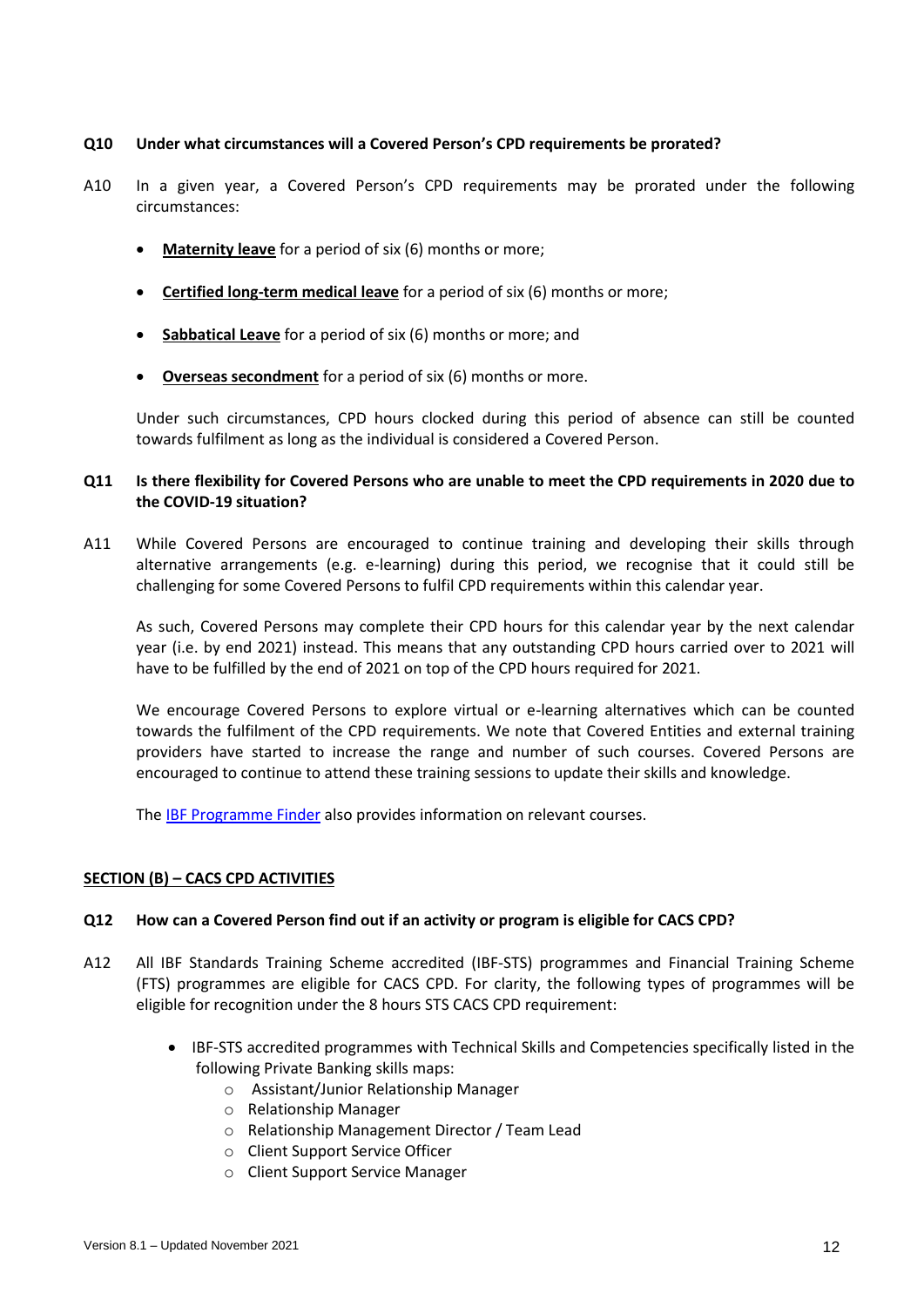- o Client Support Services Director
- o Investment Counsellor Assistant
- o Investment Counsellor
- o Investment Counsellor Team Lead
- IBF-STS accredited Critical Core Skills (previously known as Generic Skills and Competencies) programmes
- IBF-STS accredited Future-Enabled Skills programmes
- IBF-STS accredited programmes that are contextualised to the Private Banking and Wealth Management segment (i.e. ESG, Data Analytics, Private Equity, Behavioural Finance)

A list of these programmes is available on the [IBF Programme Finder.](https://www.ibf.org.sg/programmes/Pages/ProgrammeFinder.aspx)

| SEARCH VIA KEYWORDS         | SEARCH VIA PROGRAMME DETAILS | SEARCH VIA TRAINING PROVIDER                     | SEARCH VIA KEYWORDS               | SEARCH VIA PROGRAMME DETAILS | SEARCH VIA TRAINING PROVIDER | SEARCH VIA KEYWORDS         | SEARCH VIA PROGRAMME DETAILS | SEARCH VIA TRAINING PROVIDER |
|-----------------------------|------------------------------|--------------------------------------------------|-----------------------------------|------------------------------|------------------------------|-----------------------------|------------------------------|------------------------------|
| Industry Segment            |                              | <b>IST</b><br>Private Banking and Wealth Managen | Industry Segment                  | Select                       |                              | Industry Segment            | Select                       | l.                           |
| Skills Category             | None selected                |                                                  | Skills Category                   | I. Critical Core Skills      | <b>STAR</b>                  | Skills Category             | D. Future-Enabled Skills     | $\overline{\mathcal{M}}$     |
| Skills & Competencies       | Select                       |                                                  | Skills & Competencies             | Select                       | ×.                           | Skills & Competencies       | Select                       | $\bullet$                    |
| Scheme                      | Select                       |                                                  | Scheme                            | Select                       | R                            | Scheme                      | Select                       | ×                            |
| Traning Duration/CPD Hours  | Select                       |                                                  | <b>Traning Duration/CPD Hours</b> | Select                       | ×.                           | Traning Duration/CPD Hours  | Select                       | $\overline{\phantom{a}}$     |
| Course Fee                  | Select                       | <b>KO</b>                                        | Course Fee                        | Select                       | ×                            | Course Fee                  | Select                       | ×                            |
| <b>Training Methodology</b> | Select                       |                                                  | <b>Training Methodology</b>       | Select                       | E                            | <b>Training Methodology</b> | Select                       | $\overline{\phantom{a}}$     |
| Show only latest programmes |                              | <b>SUBMIT</b>                                    | Show only latest programmes       |                              | SUBMIT                       | Show only latest programmes |                              | <b>SUBMIT</b>                |

For other activities or programmes, the Covered Person should approach his Covered Entity's Designated Representative(s) for guidance on whether these meet the criteria set out in the CACS CPD guidelines.

#### **Q13 Can an overseas course count towards fulfilling CACS CPD requirement?**

- A13 Yes. Courses which meet the criteria set out in the CACS CPD guidelines whether taken locally or overseas will count towards CACS CPD hours.
- **Q14 A Covered Person spends hours each day reading newspapers, journals, research papers etc. What CACS CPD hours does he get?**
- A14 Reading of newspapers, journals and research papers will not qualify for CACS CPD hours.
- **Q15 Can time spent on preparing for an instruction activity be recognised for CACS CPD hours?**
- A15 As a guiding principle, activities should be measurable and verifiable to be considered eligible CACS CPD activities. If the time spent on preparing for the instruction activity can be measured and verified with supporting documents, it can be recognised as CACS CPD hours.
- **Q16 Is there a cap for CPD hours granted for the CPD activities Structured Mentoring, Research & Publications and Case-study Contribution?**
- A16 Yes, up to 5 CPD hours may be granted for every mentoring assignment, published article or case-study contribution.
- **Q17 Is there a limit to the number of runs of the same training programme that can count towards CACS CPD?**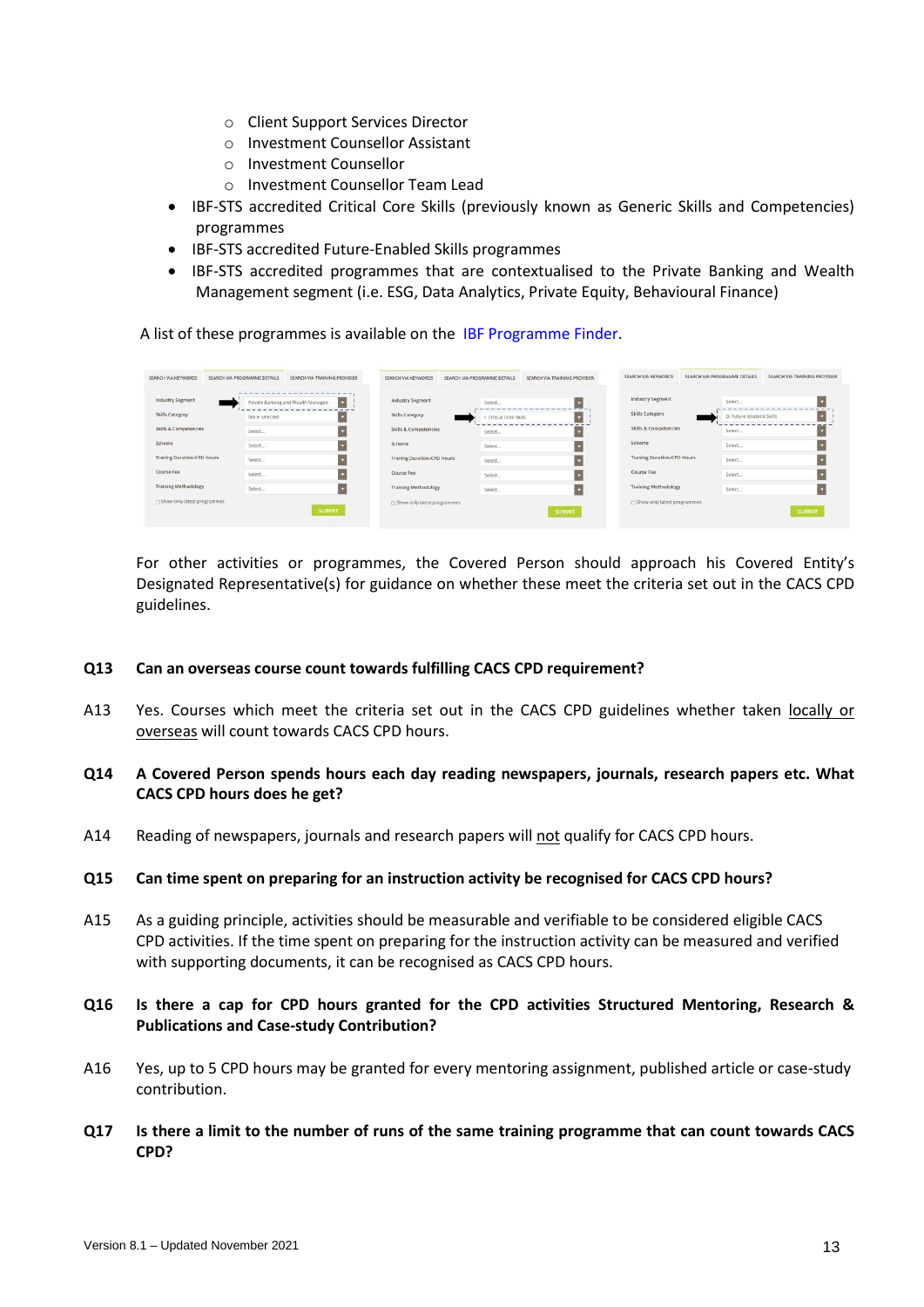A17 As a participant, only one run of the same programme attended within the year can count towards CACS CPD. The same programme may be considered towards CACS CPD again in subsequent years. However, as an instructor, there is no limit to the number of runs of the same programme instructed within the year.

## **Q18 For CACS CPD activities, should the time allocated for refreshment and networking be excluded for calculation towards CACS CPD fulfilment?**

A18 Yes, all time allocated for refreshments and networking should be excluded when calculating eligible CACS CPD hours.

#### **Q19 Is there a minimum criterion for trainers of internal or external courses recognised for CACS CPD?**

A19 Trainers should minimally possess the relevant qualification or experience in the subject matter.

## **Q20 What are the supporting documents required for an activity under the Training & Education Category to be considered verifiable?**

A20 Supporting documents may include the employer's acknowledgement or sign-off, certificate of attendance or completion, or where there has been an assessment, a copy of the result slip.

#### **Q21 How does a Covered Person show evidence of participation under the Leadership category?**

A21 A Covered Person who is a member of an industry committee could produce supporting documents from the Secretariat of the committee to reflect the hours of his involvement.

#### **Q22 How [long does a Covered Person need to retain the supporting documents](http://www.aiaworldwide.com/cpd/cpd-faqs.html#FAQ6) for CACS CPD activities?**

A22 All CACS CPD supporting documents should be retained for a minimum period of 3 years for audit purposes.

#### **SECTION (C) – MONITORING & REPORTING**

#### **Q23 Whose responsibility is it to monitor the Covered Person's CACS CPD requirements?**

A23 Both Covered Entities and Covered Persons will have to maintain records of how the expected CACS CPD hours are met. Covered Entities are required to monitor and ensure that all Covered Persons who act on their behalf meet the expected CACS CPD hours.

In the event that the Covered Person leaves Covered Entity A to join Covered Entity B, Covered Entity A is required issue a confirmation of the Covered Person's CACS CPD records before he leaves. It is Covered Entity B's responsibility to ensure that the Covered Person fulfils his outstanding CPD obligation for the year.

## **Q24 How will covered entities be able to find out if a newly recruited covered person carries along penalty hours?**

A24 IBF will notify covered entities of any penalty hours imposed on covered persons reported by end April. Annex 2C has also been revised to include a field on "Penalty Hours". The Designated Representative of a Covered Person who is leaving should indicate in this field if he is subjected to any penalty hours.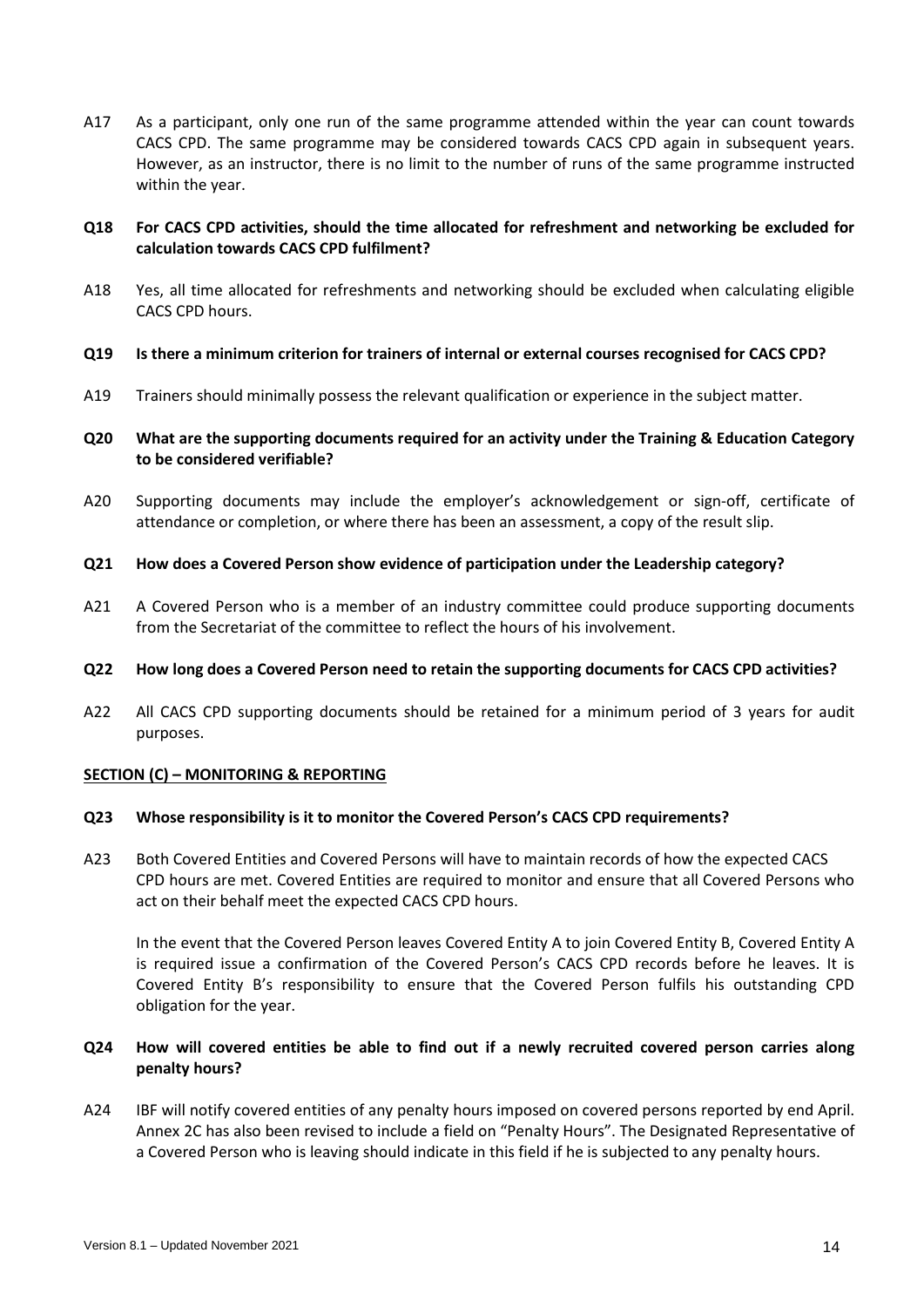## **Q25 Is there a specific format for the bank to adhere to when issuing the confirmation letter of the Covered Person's CACS CPD records?**

A25 A sample template is available on the IBF website. However, the bank may provide the confirmation letter using its own format as long as all fields in the sample template (e.g. Indication of penalty hours, Initial of the personnel declared, contact details and company stamp) are clearly indicated.

## **Q26 Does a Covered Person or the Covered Entity report the status of their CACS CPD hours to the CACS Administrator ("IBF")? How frequently should this report be submitted?**

A26 The Covered Entity's Designated Representatives are expected to submit CACS CPD reporting of their Covered Persons annually for the calendar year by 31 Jan in the following year.

#### **Q27 What is the scope of audit and when will the Covered Entity be informed of any audit findings?**

A27 The scope of audit will typically cover processes and procedures in place to endorse CPD activities (i.e. evidence that activities meet the CPD guidelines e.g. endorsement by Designated Representative) and monitor CACS CPD fulfilment (i.e. supporting documents for activities e.g. Certificate of Completion/ Attendance/ Result slips). IBF will follow up on the audit findings with individual Covered Entities upon completion of the audit process.

#### **SECTION (D) – IBF CERTIFICATION**

#### **Q28 What is IBF Certification?**

A28 The IBF Certification is an industry endorsed mark of quality for financial practitioners in Singapore.

Individuals who successfully complete the requisite IBF accredited programmes and meet the relevant criteria may apply for IBF Certification.

The IBF Certification is awarded to individuals who have acquired the relevant core competencies required for jobs in their respective industry segments, and are expected to uphold values of professional excellence, integrity and commitment to the industry.

## **Q29 If a Covered Person has already obtained IBF Certification in Private Banking prior to 1 Jan 2019, will he be required to be re-certified?**

A29 A Covered Person who has already obtained IBF Certification in Private Banking will not be required to be re-certified. However, he will still be required to fulfil his annual CACS CPD obligation.

## **Q30 Can a Covered Person qualify for IBF Certification if he has attended a mix of IBF-STS training programmes conducted by different training providers?**

A30 A Covered Person can apply for the IBF certification as long as he fulfilled all the skills and competencies as required under the **[Skills Framework for Financial Services](https://www.ibf.org.sg/application/SFW/index.html)** - Private Banking for Relationship Manager / Client Service Support Manager / Investment Counsellor.

#### **Q31 How can a Covered Person apply for IBF Certification in Private Banking?**

A31 A Covered Person can only be certified after he has successfully completed the required IBF accredited programmes. To apply for IBF Certification, please refer to [www.ibf.org.sg](http://www.ibf.org.sg/) for more information.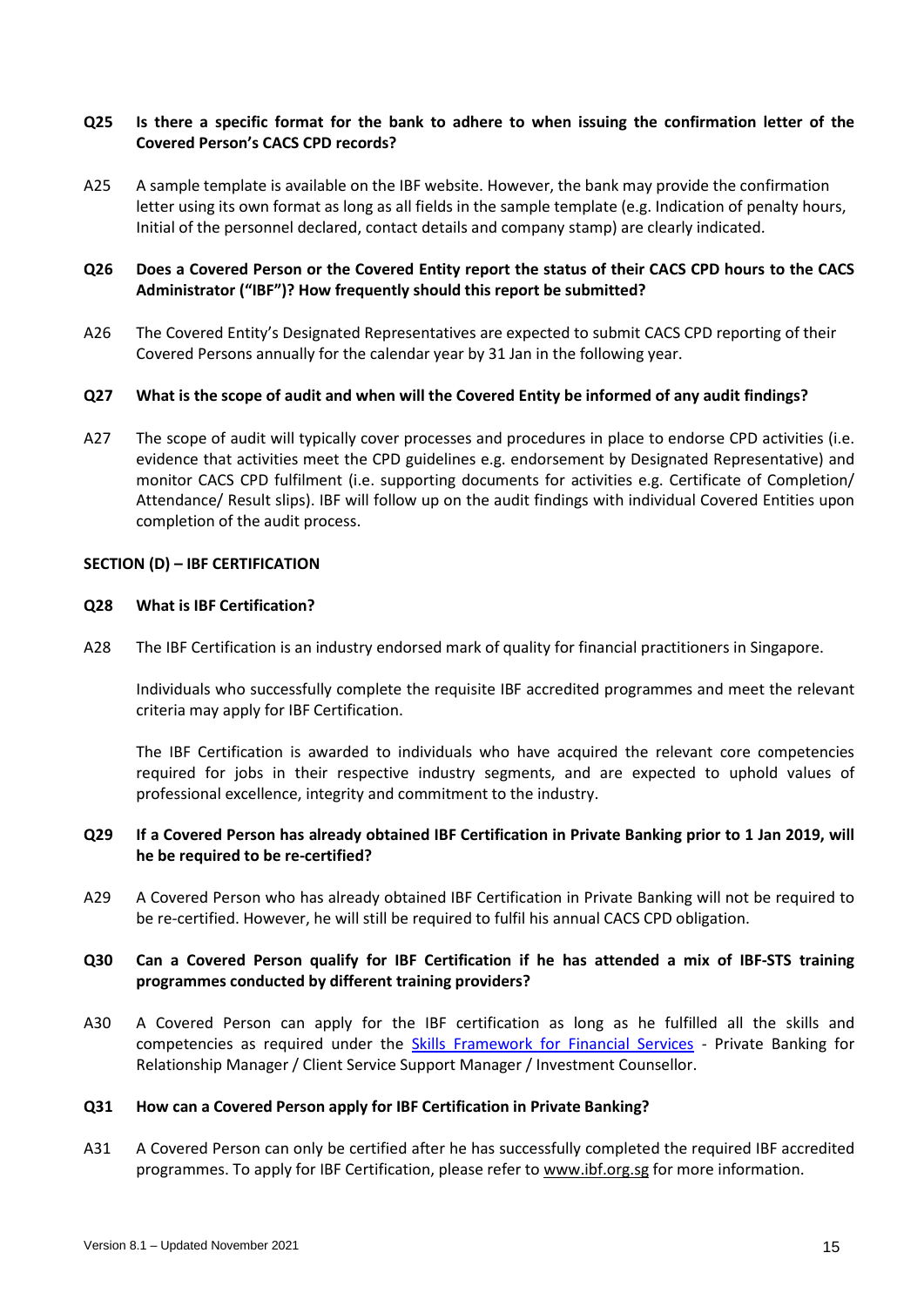#### **Q32 Is there an application fee for IBF certification application?**

A32 There is currently no fee imposed for IBF Certification applications. However, IBF reserves the right to charge a fee in future.

## Q33 **Does the mandatory IBF certification requirement apply to Relationship Managers with more than 3 years of Private Banking experience overseas? Would a break-in-service be allowed?**

A33 Individuals with experience as Private Banking Relationship Managers outside of Singapore can consider this as part of their years of experience. The relevant experience outside of Singapore need not be continuous. These individuals would, however, still be required to pass the CACS Assessment to assume the role of a Covered Person

#### **Q34 Can Relationship Managers with 2 years of experience as at 1 Jan 2019 attend a level 2 IBF-STS Private Banking programme if they have not been IBF certified for level 1?**

A34 As IBF level 2 is designed for senior RMs with more than 3 years of experience, it is recommended that they complete level 1 first before moving on to level 2.

### **Q35 What are some CACS CPD activities that you would recommend for senior management to meet the IBF-STS training requirement?**

- A35 Senior management could consider:
	- a. IBF-STS accredited programmes in newly developed areas for Private Banking (e.g. digital skills, cross banking and market specialization) or Generic Skills and Competencies (e.g. Communication, Decision Making, Interpersonal Skills, Service Orientation and Problem Solving)
	- b. Participating as a trainer, assessor or reviewer for IBF-STS accredited training in private banking
	- c. Participating in the Asian Financial Leaders (AFLP) Programme by Singapore Management University, the Asia Leaders in Financial Institutions (ALFI) by National University of Singapore or equivalent leadership programmes.
	- d. Participating as a member in Private Banking Industry Group ("PBIG") or IBF Private Banking and Family Office Workgroup ("IBF PBFOWG")

#### **SECTION (E) – PROGRAMME RECOGNITION UNDER IBF STANDARDS TRAINING SCHEME (IBF-STS)**

#### **Q36 What is the Skills Framework for Financial Services?**

A36 The Skills Framework for Financial Services provides key information on sector, career pathways, occupations / job roles, as well as existing and emerging skills.

For more information, please click on the following [link.](https://www.ibf.org.sg/application/SFW/)

#### **Q37 I am a Financial Institution / Training Provider, can I get my training programmes accredited under the Skills Framework for Financial Services- Private Banking?**

A37 Financial institutions and training providers may apply for their programmes to be accredited under the IBF Private Banking Skills Standards. For more information, please visit [www.ibf.org.sg](http://www.ibf.org.sg/)